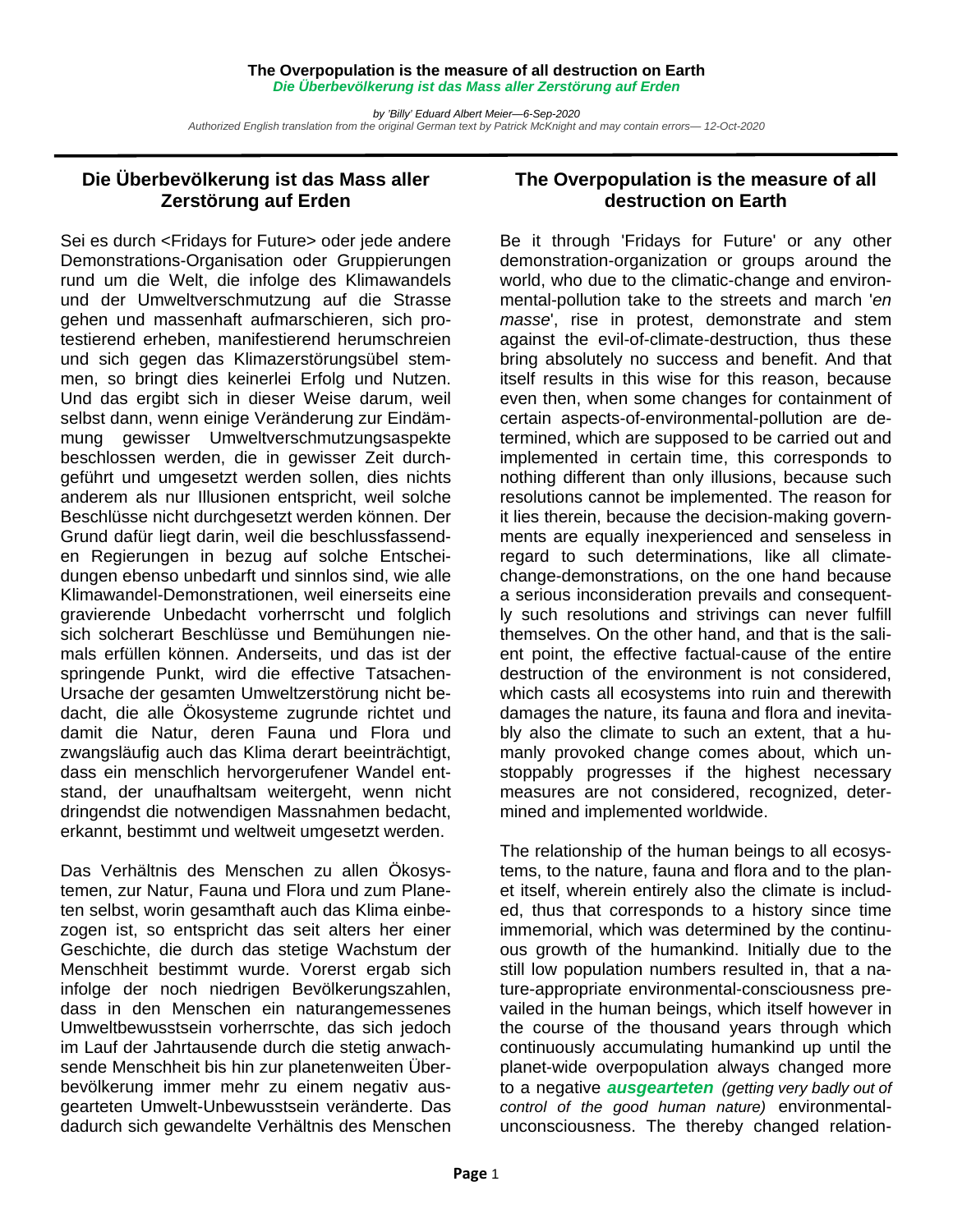zu seiner gesamten Umwelt unterscheidet sich zwar in verschiedenen Kulturen, doch hat sich im Lauf der Geschichte in allen Völkern oftmals grundlegend alles sehr negativ gewandelt, und zwar je nach Zunahme der Masse Überbevölkerung. Daraus ergab sich das immer mehr grassierende grosse Übel des Bevölkerungswachstums, infolge diesem seit jeher die Bedürfnisse zum Existieren- und Lebenkönnen unaufhaltsam immer weiter und höheranstiegen, weil immer mehr – mit jedem neugeborenen Menschen – unaufhaltsam mehr an Bedarfsartikeln, Waren und Luxusgütern usw. gefordert wurden und auch weiterhin gefordert werden und die Wünsche der Menschen befriedigen müssen.

Je grösser und menschenumfangreicher die Übermasse der Menschheit und also die Überbevölkerung wird, desto mehr Bedürfnisse werden gefordert und müssen herbeigeschafft werden, und zwar egal wie, und also auch in der Weise, wie es schon seit dem Entstehen der Übermasse Menschheit der Fall ist, nämlich, indem infolge der grenzenlosen Bedürfnisse der unaufhaltsam sich mehrenden Menschheit die Schätze der Erde gewissenlos und zerstörend ausgebeutet werden, indem der Planet regelrecht ausgehöhlt und den Ressourcen beraubt wird. Das geht aber nicht, ohne dass sämtliche Ökosysteme und damit die Natur, deren Fauna und Flora mit zahllosen Giften geschwängert, die Atemluft und damit die Atmosphäre verpestet und restlos alle Pflanzen vergiftet werden, die winzigste Giftpartikel aufnehmen, die dann – wie bei Gemüse, Beeren, Obst und Wasser – Mensch, Tier, Getier, Vögel und Wasserlebewesen usw. als Nahrung dienen und dadurch vergiftet, krank und leidend werden.

Nebst zahllosen Tonnen von Giftstoffen aller Art, sind es auch Milliarden von Tonnen CO2- Abgasen von Arbeits- und Transportmaschinen und Verkehrsvehikeln, wie auch von unzählbaren privaten Fahrzeugen aller Art, wodurch die Luft und Atmosphäre verpestet wird, durch die sich alles verbreitet. Dass dabei auch das Klima zerstört und endlos viel der Natur, Fauna und Flora aller Ökosysteme bis zur Zerstörung, Vernichtung und Ausrottung radikal ausgelöscht wird, das aber kümmert das ungeheure Übermass-Überbevölkerung nicht, denn es will im Wahn von Luxus, Vergnügen, Wünschen und Unersättlichkeit in jeder Beziehung leben, und zwar ohne Verantwortungswahrnehmung und ohne Rücksicht auf Verluste, Zerstörung, Vernichtung und Ausrottung rundum.

ship of the human being to his/her entire environment distinguishes itself indeed in various cultures, but has itself in the course of the history in all peoples often fundamentally changed everything very negatively, and indeed depending upon the increase in the amount of overpopulation. Therefrom the population-growth itself results in the always more rampantly great disastrousthings, as a result of this since time immemorial the requirements unstoppably always and higherrise for the ability to exist and live, because always more - with each newborn human being - commodities, goods and luxury goods were unstoppably demanded and also furthermore will be demanded and must satisfy the wishes of the human beings.

The greater and more human-extensive the excesses of the humankind and thus the overpopulation becomes, all the more requirements become demanded, and indeed no matter how, and thus also in the wise, how it already since the emergence of the excesses humankind the case is, namely, how due to the limitless requirements of the unstoppably increasing humankind consciencelessly and destructively exploit the treasures of the earth, while the planet is completely weakened and robed of resources. That however does not go, without that complete ecosystems and therewith the nature, whose fauna and flora become contaminated with countless poisons, the breathing-air and therewith the atmosphere becomes polluted and totally all plants become poisoned, which absorb minute toxic-particles, which then - as with vegetables, berries, fruit and water human beings, animal, other creatures, birds and water life-forms, etc., serve as nourishment and thereby become poisoned, ill and suffering.

Together with countless tons of toxic-substances of all kinds, there is also thousands-of-millions of tons of  $CO<sub>2</sub>$  exhaust gases from work and transport machines and transportation vehicles, as also from innumerable private vehicles of all kinds, whereby the air and atmosphere are polluted, through which itself everything spreads. That thereby also the climate is destroyed and endlessly much of the nature, fauna and flora of all ecosystems is radically extinguished up to the devastation, destruction and extinction, which however does not stunt the tremendously excessiveoverpopulation, because they want to live in delusion of luxury, pleasure, wishes and insatiableness in every wise, and indeed without perception-ofresponsibility and without consideration of losses, devastation, destruction and extinction all around.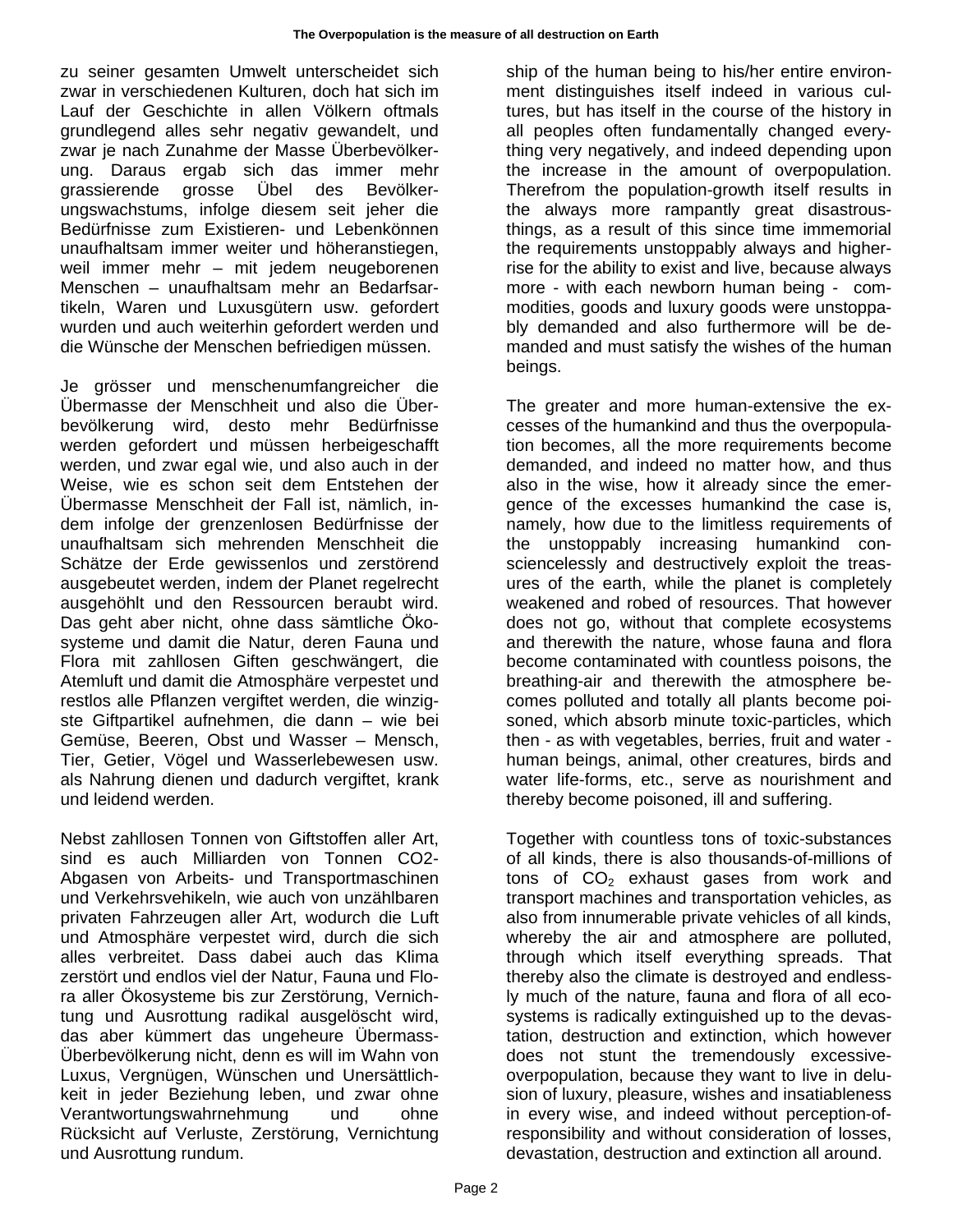Wird seit jeher das ganze Verhältnis des Menschen zur Natur und zu deren Fauna und Flora, zu allen Ökosystemen und zum Klima genau betrachtet, dann lässt sich erkennen, dass dieses Verhältnis seit alters her durch naturreligiöse und ethische Vorstellungen in würdiger Weise geprägt wurde, sich aber im Lauf der Zeit und bis heute immer mehr veränderte, und zwar in Relation zur immer schneller wachsenden und unaufhaltsam natur-, fauna-, flora-, planeten- und klimazerstörend werdenden Überbevölkerung.

Die früheren naturreligiösen und ethischen Vorstellungen wurden zur Nichtigkeit verdammt, und zwar durch die Industrialisierung und all die entstandenen technischen und elektronischen sowie digitalen Möglichkeiten, die in den jeweiligen Gesellschaften die Bedürfnisse der Menschen zu decken hatten und das auch weiterhin müssen. Diese führten schon früh dazu, und tun das auch heute und in Zukunft, dass sich nahezu die ganze Menschheit nur noch damit beschäftigt – mit Fahrzeugen, Computern, Apps und Television, mit Vergnügen, Reisen und anderen Unsinnigkeiten usw. Dadurch entstand nicht nur eine Abkehr von der Menschlichkeit, eine Entfremdung von den Nächsten und den Mitmenschen allgemein, sondern in schlimmster Weise auch eine völlige Abwendung vom naturangemessenen Umweltbewusstsein.

Wird das durch die Übermasse der Überbevölkerung bestimmte umweltpolitische Handeln betrachtet, dann wird das Ganze entscheidend von zahllosen akuten Umweltproblemen bestimmt. Diese sind sehr vielfältig, sei es der Gestank und die Luftverpestung durch Abgase in den Dörfern und Städten, die unaufhaltsame Zerstörung, Vernichtung und Ausrottung in bezug auf die Natur, deren Fauna und Flora, das Klima, die Wälder, das Vergiften aller Gewässer oder Vermüllung der Umwelt und die Verplastifizierung der Meere usw. Dazu gehören auch die stetig drohenden Gefahren, wie Seuchen, Verbrechen, Kriege und Terror usw., wie aber auch das heutige Ausarten der Menschen in Form der Urlaubfliegerei, der Fernfahrten mit riesigen Hochseeschiffen, mit Bussen und Autos usw., wodurch ungeheure Massen von CO2 erzeugt, damit – nebst anderen Treib**h**ausgasen – die Umwelt vergiftet und der Klimawandel vorangetrieben wird.

If since time immemorial the entire relationship of the human beings to the nature and to its fauna and flora, to all ecosystems and to the climate is precisely considered, then it can be recognized that this relationship, since time immemorial, became influenced by natural-religious and ethical perceptions in dignified wise, however in the course of the time and up to today always more changed, and indeed in relation to the always more quickly increasing and unstoppable overpopulation destroying of nature, fauna, flora, the planet and climate.

The previous natural-religious and ethical perceptions were condemned to the nothingness, and indeed by the industrialization and all the developed technical and electronic as well as digital possibilities, which had to and also further more must cover *(meet)* the requirements of the human beings in the respective societies. These already earlier led to it, and also today does and in the future will lead to it, that almost the entire humankind therewith concerns itself only - with vehicles, computers, apps and television, with enjoyment, travel and other senseless things, etc. Thereby not only arose a renunciation of (turning-away from) the humaneness, an alienation of the next-one *(neighbor)* and the fellow human beings in general, but rather in worse wise also a complete turning-away from the natural-reasonable environmental-consciousness.

When through the excesses of the overpopulation, distinct environment-political affairs are considered, then the entirety is decisively determined by countless acute environmental problems. These are very manifold, be it the stench and air pollution through exhaust gases in the villages and towns, which unstoppable devastation, destruction and extermination in regard to the nature, whose fauna and flora, the climate, the forests, the poisoning all waters or littering of environment and the plasticization of the oceans, etc. Thereto belongs also the continuously threatening dangers, like rampantly spreading diseases, felonies, wars and terror, etc., as however also today's **Ausarten** *(things getting very badly out of control of the good human nature)* of the human beings in the form of the vacation flying, the long-distance journeys with enormous seagoing-vessels, with buses and cars, etc., through which tremendous amounts of  $CO<sub>2</sub>$  are created, therewith - together with other greenhouse-gases poisons the environment and advances *(drivesforward)* the climatic-change.

Die uralte Vorstellung vieler früherer Völker ist

The age-old perception of many previous people is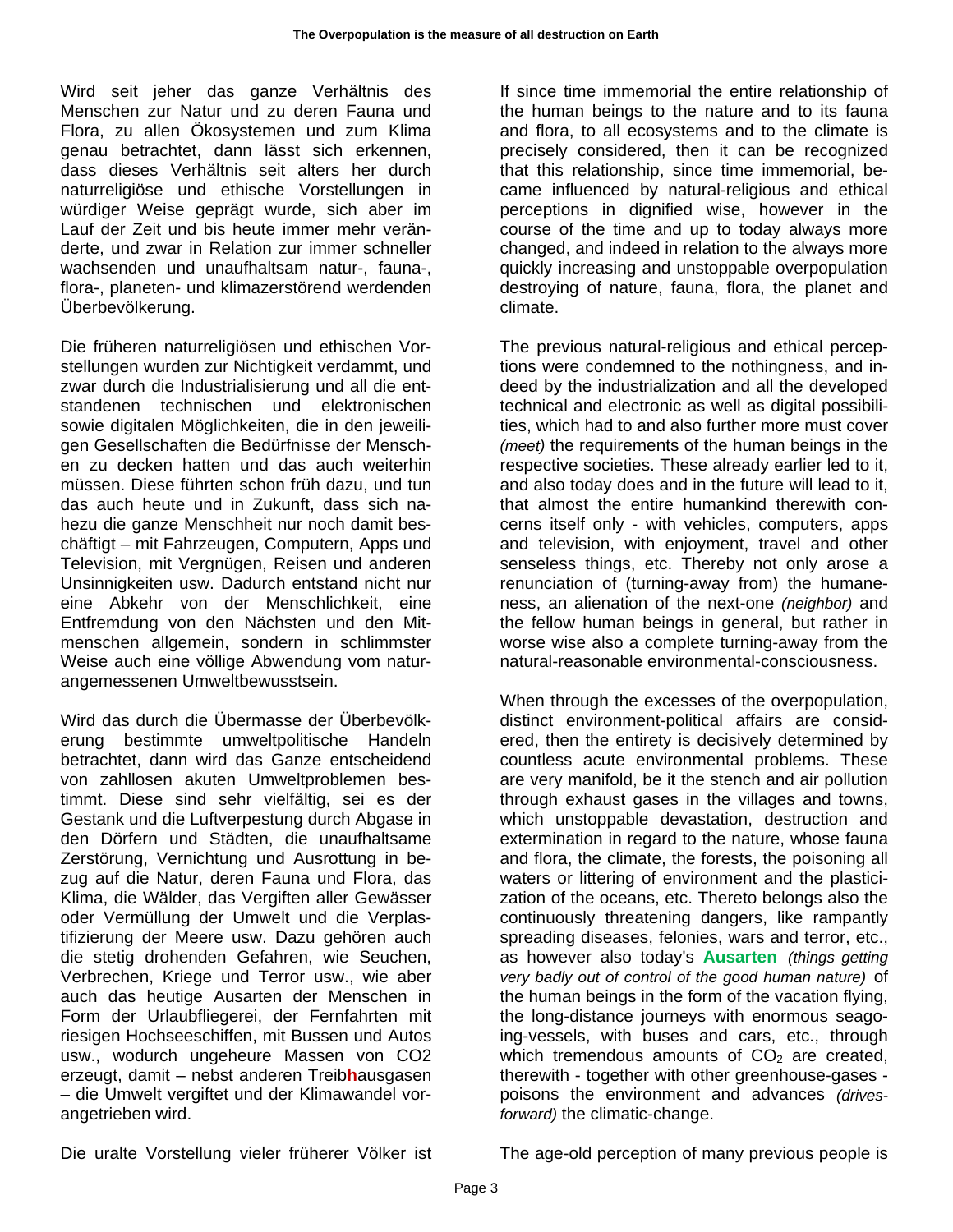schon längst vergessen, nämlich dass die Menschen, Tiere, alles Getier, die Pflanzen und alle sonstigen Lebensformen, das Wetter, Klima, die Atmosphäre und der Planet, die Sonne und der Mond sowie das Universum ein Ganzes bilden und er, der Mensch, mit allem in Einklang leben soll.

Heute jedoch lebt der Mensch in Wahrheit diesbezüglich nur noch in Gleichgültigkeit dahin, kümmert sich nicht darum, was er in allen Ökosystemen und deren Natur, Fauna und Flora alles zerstört, vernichtet und ausrottet, und zwar immer mehr, je gewaltiger das Übermass der Überbevölkerung heranwächst, das immer mehr nach Bedürfnissen schreit, die dadurch erfüllt werden müssen, indem die Ressourcen des Planeten bis zur völligen Leere ausgebeutet und dieser ebenso zerstört wird, wie die gesamte Natur mit ihrer Fauna und Flora aller Ökosysteme und dem Klima. Noch immer wird nicht begriffen, dass es die Masse Menschheit ist, die Übermasse-Überbevölkerung, die alle Übel, Ausartungen und Zerstörungen in der Natur, Fauna und Flora und die Klimazerstörung hervorruft. Dies, weil sie unzählige Bedürfnisse hat, die erfüllt werden müssen, die aber nur durch alleszerstörende Machenschaften herbeigebracht werden können, wenn weiterhin die Ökosysteme, deren Natur, Fauna und Flora zerstört, vernichtet und ausgerottet werden, wie auch der Planet ebenso zerstört wird, wie langsam auch das Klima, das einem Kollaps entgegenläuft. Zu all diesen abartigen und ausgearteten Machenschaften gehört aber auch alles Böse, wie Kriege und Terror, Hass, Verbrechen, Lügen und Verleumdungen, wie auch Neid und Machtgier usw. Und je mehr die Überbevölkerungsmasse ansteigt, umso schlimmer artet diesbezüglich alles aus, doch noch immer wird nicht darüber nachgedacht, was der Grund aller Übel ist, nämlich die Masse Überbevölkerung, die drastisch auf einen dem Planeten angepassten vernünftigen Bestand reduziert werden muss, und zwar schnell. Das aber kann jedoch nur durch Verstand und Vernunft sowie durch die Wahrnehmung der Verantwortung jedes einzelnen Menschen geschehen, wobei jedoch vorangehend wohl nur eine gesetzliche Bestimmung und Regelung dazu führen kann, und zwar auch nur dann, wenn eine solche durchgesetzt wird. Eine solche Regelung jedoch müsste in einem langjährigen, stufenweisen und geregelten wie auch staatlich kontrollierten Geburtenstopp und einer Geburtenkontrolle erfolgen.

already for a long time forgotten, namely that the human beings, animals, all other creatures, the plants and all other life forms, the weather, climate, the atmosphere and the planet, the sun and the moon as well as the universe form an entirety and he/she, the human being, is supposed to live in consonance with everything.

Today however the human being in truth regarding this only lives in unconcernedness, does not concern him/herself about it that he/she destroys, eliminates and eradicates everything in all ecosystems and their nature, fauna and flora, and indeed always the more enormous the excess of the overpopulation grows, which always cries for more requirements, which thereby must be fulfilled, while the resources of the planet are exploited up to complete emptiness and these equally are destroyed, like the entire nature with its fauna and flora of all ecosystems and the climate. As yet it is not understood, that it is the amount of humankind, the excess-overpopulation, which brings about all disastrous things, **Ausartungen** *(things that have very badly got out of the control of the good human nature)* and destructions in the nature, fauna and flora and the destruction-of-the-climate. This, because they have innumerable requirements, which must be fulfilled, which however can only be brought on through all-destructive machinations, when furthermore the ecosystems, whose nature, fauna and flora are destroyed, eliminated and eradicated, as also the planet equally is destroyed, as slowly also the climate, which runstoward a collapse. To all this perverse and **ausgearteten** *(very badly out of control of the good human nature)* machinations belongs however also all evil things, like wars and terror, hatred, felonies, lies and calumnies, like also envy and greed-formight, etc. And the more the mass-ofoverpopulation increases, all the more worse **ausartet** (very badly got out of control of the good human nature) regarding everything, but as yet is not pondered about it, what the origin of all disastrous things is, namely the mass of overpopulation, which must be drastically and indeed quickly reduced to the planet's adjusted rational population. That however can but only occur through intellect and rationality as well as through the fulfillment of the responsibility of every individual human being, whereby however precedingly indeed only a lawful determination and regulation can lead to this, and indeed also only then, when such becomes implemented. Such a regulation however must occur in a long-standing, gradual and regulated as also officially controlled birth-stop and a birth-control.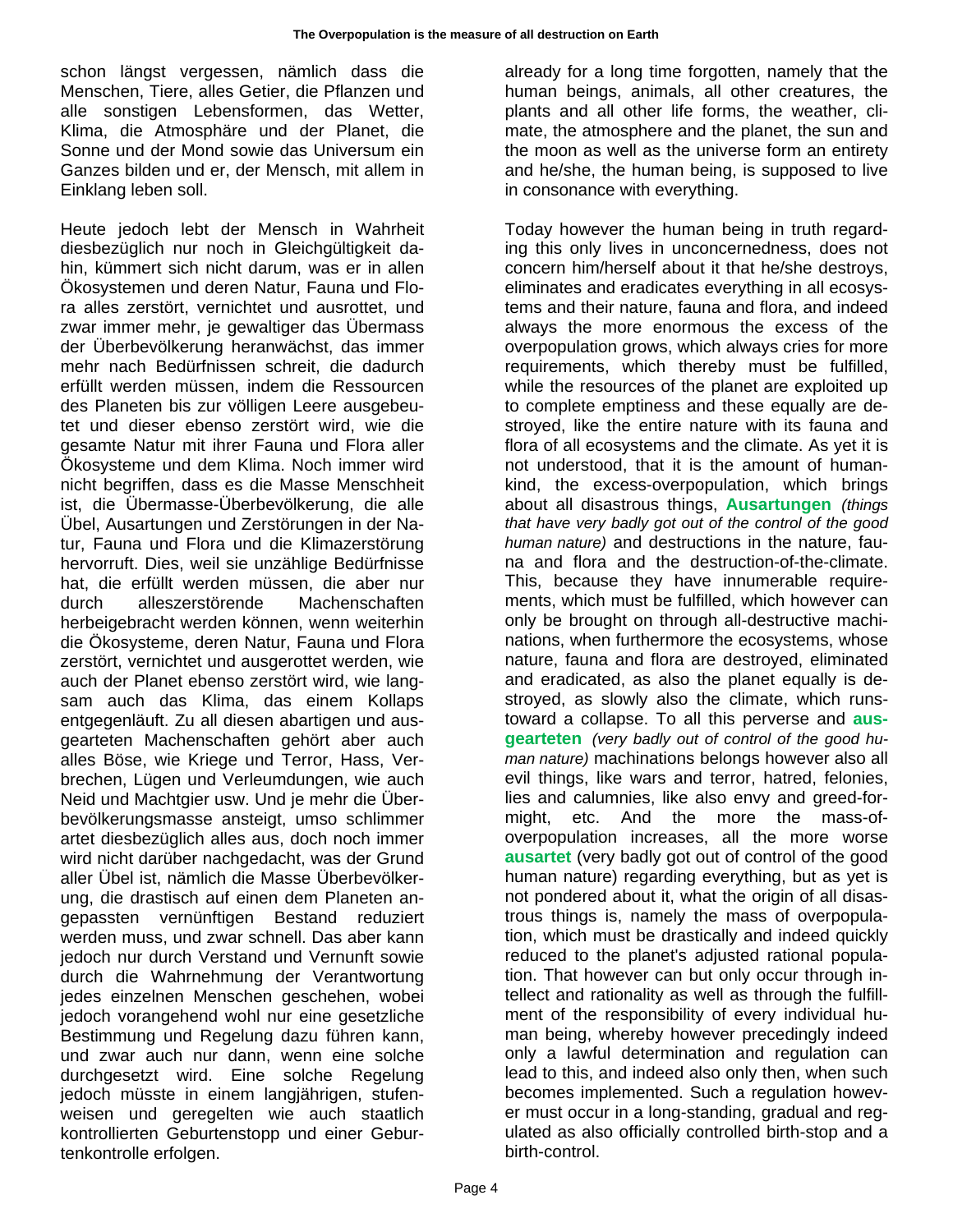Die Menschheit lebt heute im glaubensbedingten religiösen Wahn, die Erde sei ihr Eigentum, frei nach dem religiösen Unsinn <gehet hin und macht euch die Erde Untertan>. In Wahrheit ist es aber nicht seine Bestimmung, die Natur zu formen, zu zähmen und dadurch zu <verbessern>, wie es dieser Auffassung gemäss in allen Kommunen und in der Landwirtschaft sowie in der gesamten Agrarwirtschaft getan wird, wie aber auch in allen Baugewerben, Sportorganisationen und Industriekonzernen usw. durch die Missnutzung und Verbauung all der riesigen fruchtbaren Land- und Grünflächen, die zum Bau von schnurgeraden Strassen und Aquädukten, für Wanderwege, Häuser, Fabriken, <Gotteshäuser>, Eisenbahntrasses und Flugplätze sowie blödsinnig für Auto- und sonstige Vehikelrennbahnen und Fussballplätze sowie sonstige Sportplätze usw.

Wenn von den Griechen und den Römern ausgegangen wird, dann wurde gemäss ihnen die Natur zyklisch aufgefasst, resp. dass sie sich aus ihrer bestimmten ergebenden Folge bildete. Dann ging zuerst aus dem Judentum und später dann aus dem Christentum – und das hat nichts mit Rassismus, wie auch nicht mit Völkerverunglimpfung oder Religionshass zu tun – die Vorstellung hervor, dass die Natur linear resp. stetig in einer Richtung verlaufend sei, und zwar ohne Abschweifung und alles immer in gleicher Weise betreffend, was einem Verlauf natürlicher und historischer Prozesse entspreche. Gemäss dieser Vorstellung, so geht daraus hervor, erneuere sich die Natur nicht mehr selbst, demzufolge sie einen Anfang und ein Ende habe. Das sei der Grund dafür, dass es des Menschen Pflicht sei, selbst in die Natur einzugreifen, um sie zu formen, zu schützen und zu pflegen, zu zähmen und nach seinem Sinn zu nutzen. Dabei wurde aber nie etwas gesagt, dass er weder die Erde selbst, noch die Ökosysteme sowie die Natur und deren Fauna und Flora zerstören, vernichten und vieles ausrotten soll.

Bereits im Hochmittelalter kam es dazu, dass infolge eines Aufschwungs im Städtewesen massive Umweltprobleme hervorgerufen wurden, und zwar auch im Zusammenhang dessen, weil die Bevölkerung rapide zunahm. Daraus ging war eine pragmatische Reaktion hervor resp. ein Verhalten, das sich nach der bekannten situativen Gegebenheit ausrichtete, wodurch das praktische Handeln über die theoretische Vernunft gestellt wurde. Daraus ergab sich, dass die Landherren und Stadtratsherren Gewerbe und Fabrikbetriebe umsiedelten, wie z.B. Gerbereien oder Färbereien, weil diese umThe humankind lives today in the beliefconditioned religious delusion, that Earth is their property *(possession)*, freely according to the religious nonsense 'go and make the earth subservient to you'. In truth however it is not his/her determination, to form, to tame and thereby to 'improve' the nature, as this perception is done in accordance with all local communities and in agriculture as well as in the entire rural economy, as however also in all construction industries, sport organizations and large industrial companies, etc. through which misuse and development of all the enormous fertile land-areas and green-areas, that are used for the building of dead-straight streets and aqua ducts, for walking paths, houses, factories, 'houses of worship', railroad tracks and airfields as well as idiotic courses for car and other vehicleracetracks and football fields as well as other sports fields, etc.

If the Greeks and the Romans are considered, then in accordance with them the nature was comprehended cyclically, i.e., that it forms from its distinct resulting effect. Then first from the Judaism and later then from the Christianity - and that had nothing to do with racism, as also not with peopledisparagement or religious-hatred -, the perception went out that the nature is proceeding linearly, i.e., continuously in one direction, and indeed without digression and always pertaining to everything in same wise, which corresponds to a course of natural and historical processes. In accordance with this perception, thus emerges from it, the nature no longer renews itself, consequently it has a start and an end. That is the reason for it, that it is the duty of human beings, to intervene in nature itself, in order to form, protect and nurture, tame and use it according to his/her sense. In the course of this, however, never was anything said, that he/she is supposed to destroy, eliminate and eradicate neither the earth itself, nor the ecosystems as well as the nature and its fauna and flora.

Already in the high Middle Ages it came to this, that due to an upswing in the urbanism, massive environmental problems were brought about, and indeed also in connection to this, because the population rapidly increased. Consequently a pragmatic reaction, i.e., a behavior resulted, which aligned according to the familiar situational circumstances, whereby the practical action was placed over the theoretical rationality. Hence connected to it, that the landlords and town councilmen resettled trade and factories, like, e.g., tanneries or dye-works, because these were pollut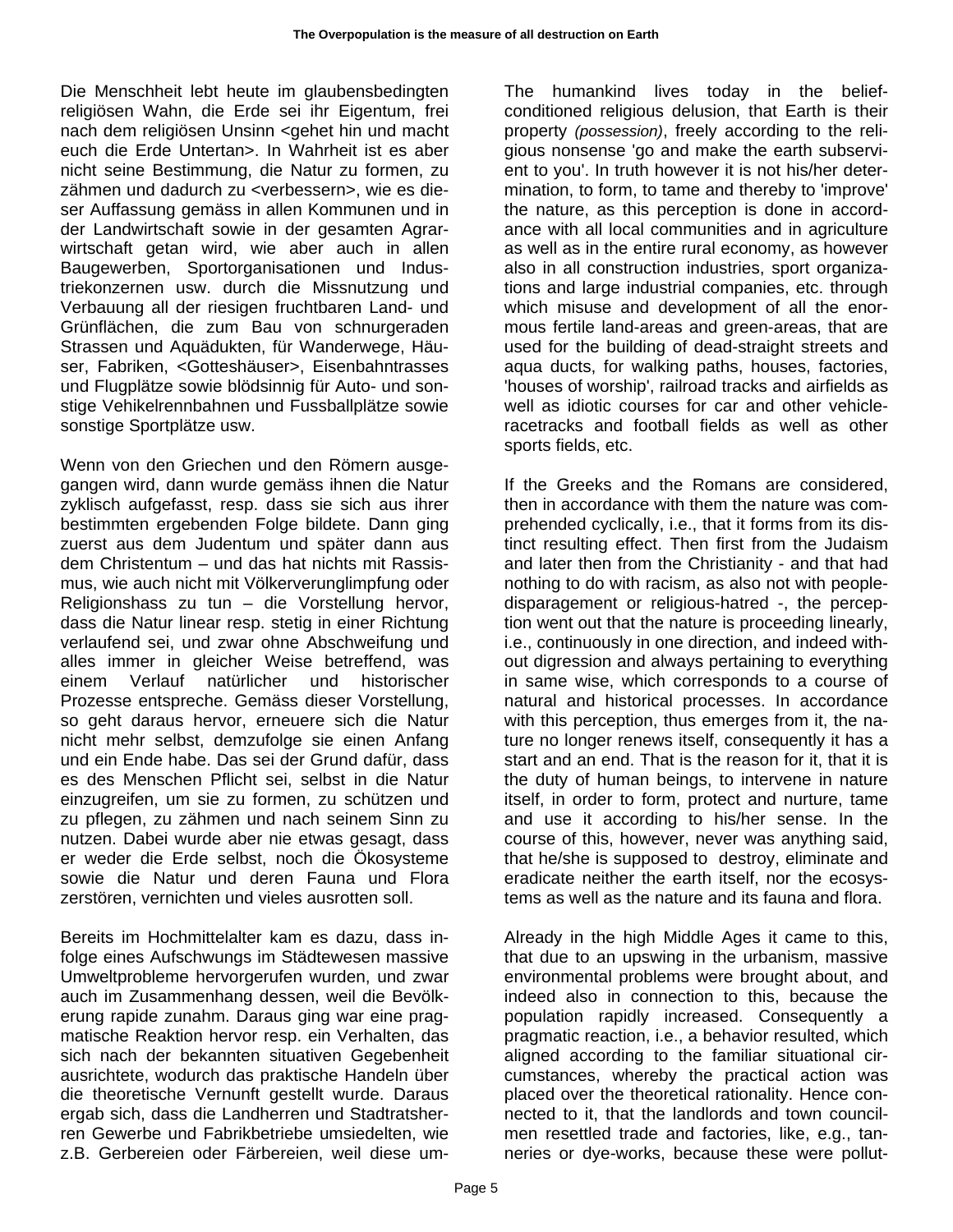weltbelastend waren. Also wurden diese ausserhalb der Stadtmauern verwiesen. Das führte dazu, dass sie sich zwangsläufig flussabwärts ansiedeln und zudem zu Massnahmen verpflichten mussten, eine Abfuhr von Abwässern und eine Entsorgung von Müll zu gewährleisten. Dadurch entstanden eigentlich in Europa die ersten Formen von Kanalisation und Müllabfuhr, wodurch zwar das Städteverschmutzungsproblem gelöst wurde, jedoch auf Kosten der ländlichen Umweltbelastungen, weil ja der gesamte Müll und das Schmutzabwasser sowie der grauenvolle Gestank, der dadurch in den Städten herrschte, in die freie Landschaft hinaus verlagert wurden.

Nun, wie es auch heute beim Gros aller Regierenden, den Bevölkerungen, den Behörden und bei den Umwelt- und Naturschützern sowie bei den Klimademonstranten und allen anderen gleichgerichteten Gruppierungen der Fall ist, hatten die Städteverantwortlichen nämlich absolut keinerlei Kenntnisse von den effectiven Ursachen des Ganzen. Also wussten sie in bezug auf den effectiven Ursprung des Ganzen ebensowenig, wie in der heutigen Zeit die Staatsverantwortlichen, die Behörden und die Demonstrierenden – wie <Fridays for Future> – gegen die Klimaerwärmung und Umweltzerstörung usw. Auch haben sie keinerlei Ahnung, geschweige denn Kenntnisse hinsichtlich den effectiven Zerstörungen, Vernichtungen und Ausrottungen in gesamthaft allen Ökosystemen, deren Natur, Fauna und Flora, wie auch hinsichtlich des wirklichen Klimawandels und dessen tiefgreifenden Folgen. So war es auch im Hochmittelalter, als die genannten Massnahmen gegen die Städteverschmutzung usw. durchgesetzt wurden. Bereits damals kümmerte sich kein Mensch darum, was die eigentliche Ursache des Ganzen war, wie auch heute niemand an der Wahrheit interessiert ist – die Wahrheit, die nämlich die ist, dass die stetig wachsende und immer mehr schadenbringende und durch masslos unvernünftige Bedarfs-Forderungen heischende Überbevölkerung die Schuld an allem trägt. Alle diese Forderungen der Überbevölkerungsmasse der Erdenmenschheit und resultierenden Machenschaften tragen die Schuld am gesamten Planeten-, Ökosysteme-, Natur-, Fauna- und Florazerstörenden sowie am Klimawandel; dies einerseits infolge der Schaffung zahlloser überbordender Bedürfnisse, Waren und Luxusgüter, nach denen grenzenlos auf Teufel komm raus geheischt wird, wodurch aber im Lauf der Zeit und bis heute die ganze Welt in einen Zerstörungszustand versetzt wurde. Das ist der sekundäre Grund, während der erste seinen Urgrund in der Übermasseing. Thus these became expelled outside of the city walls. That led to it, that they inevitably settled downstream and in addition needed to obligate to measures, to guarantee a removal of sewage and a disposal of garbage. Thereby the first forms of sewage-systems and garbagedisposal actually arose in Europe, whereby indeed the town-pollution-problem was resolved, however at the cost of the rural environmentalimpacts, because indeed the entire garbage and the untreated-wastewater as well as the gruesome stench, which thereby prevailed in the towns, was relocated outside in the free landscape.

Now, it is also today the case with the majority of those in government, the populations, the authorities and with the environmentalists and conservationists as well as with the climate-demonstrators and all other equally directed groups,

the city-responsible ones namely have absolutely no cognizances of the effective causes of the entirety. Thus they, like at the present time the state -responsible-ones, the authorities and the demonstrators against climate-warming and destruction-of-the-environment, etc., - like 'Fridays for Future' -, know very little in regard to effective origin of the whole-thing. Also they have absolutely no inspiration-of-the-subconsciousness, let alone the cognizances concerning the effective destructions, demolishments and extinctions in entirely all ecosystems, their nature, fauna and flora, as also concerning the real climate-change and its deep-reaching effects. Thus it was also in the high Middle Ages, as the mentioned measures became implemented against the town -pollution, etc. Already at that time, no human beings were concerned about what the actual cause of the entirety was, as also today nobody is interested in the truth - the truth, which namely is that the continuously growing and always more damage-bringing and through exorbitantly irrational demand-requirements of the demanding overpopulation carry the blame of everything. All these requirements of the mass-overpopulation of the Earth's-humankind and resulting machinations carry the blame for the destruction of the entire planet, ecosystem, nature, fauna and flora as well as for the climate-change; this on the one hand, is due to the creation of countless excessive requirements, goods and luxury-goods, after which they become limitlessly demanded, come hell or high water, whereby however in the course of the time and up to today the entire world has been transferred into a state-of-destruction. That is the secondary reason, while the primary has its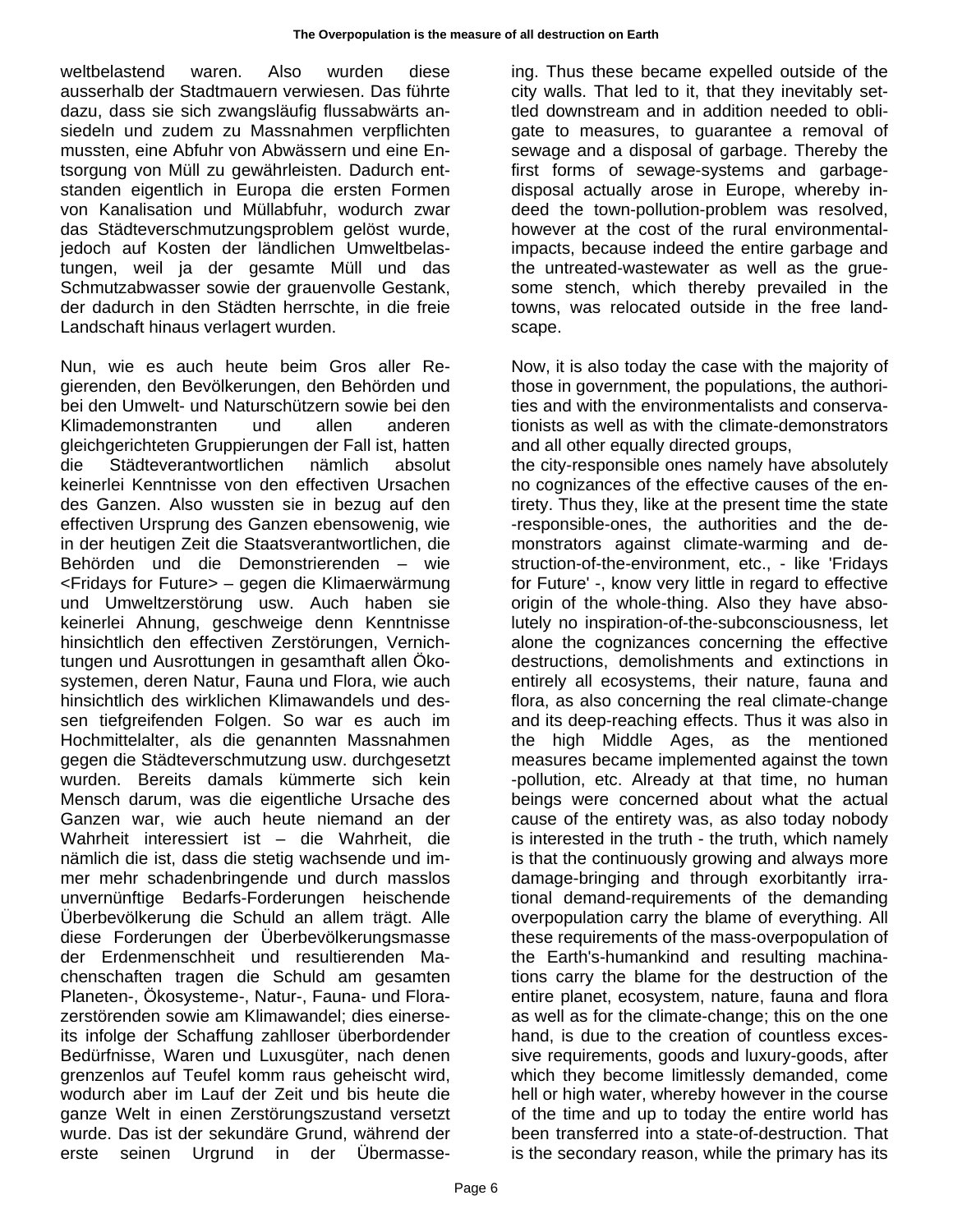Überbevölkerung hat, durch die erst die endlosen Bedürfnisse nach Gütern und Waren aller Art hervorgehen, die in der Art und Weise produziert werden, dass dadurch alle Ökosysteme, deren Natur, Fauna und Flora und auch das Klima zerstört werden.

Als die sogenannte moderne Naturwissenschaft ihren Anfang im 16. Jahrhundert fand, wodurch in Europa die naturwissenschaftliche Forschung langsam die Gesetze der Natur kennen und zu verstehen und auch Nutzvolles für sie und in ihr anzuwenden lernte, da tat sich für sie eine völlig neue Ära auf. Zunächst führte das Ganze zwar erst zur Vorstellung, die Welt funktioniere wie ein Räderwerk, dessen Zähne derart optimal aufeinander abgestimmt seien, dass nichts dazwischengeraten und keine Störungen resp. Änderungen und Mutationen und Veränderungen auftreten könnten. Dann kam das Zeitalter der Aufklärung, das im 18. Jahrhundert seinen Anfang und fand, und erst da ergab es sich, dass ein heller Kopf auf den Gedanken kam, dass es eigentlich logisch sein müsse, dass sich die Natur selbst reguliere. Dabei ergab sich auch die Erkenntnis, dass dabei weder ein religiöser Glaube noch ein Mitwirken eines Gottes mitwirke oder notwendig sei. Irrtümlich wurde aber angenommen und behauptet, dass es nicht möglich sei, die Natur und deren Fauna und Flora zu zerstören, zu vernichten und auszurotten. Es dauerte dann aber trotz allem bis ins 19. Jahrhundert hinein, bis die Natur in der Weise aus den Gedanken der Menschen verschwand, dass sie in materieller Weise dem Willen, Formen und Gestalten des Menschen unterworfen sei. Und als dann die Industrielle Revolution begann, da kam dann die grosse, weitreichende und bis heute und weiterhin anhaltende ungeheure Umweltverschmutzung auf, die sich zu einer ungeheuren Umweltbelastung und Umweltzerstörung ausgeweitet hat.

Seither haben sich ungeheure Massen an CO2, anderen Treibhausgasen, Giftstoffen aller Art, unzählige andere Schadstoffe, Plastik und Unmassen von Unrat aller Art ergeben, die alle Landschaften, Wälder, Acker, Gärten und alle Pflanzen vergiften, die Mensch und Tier usw. zur Nahrung dienen, wodurch sie ebenfalls vergiftet und krank, leidend und siechend werden.

Wie aber seit dem Hochmittelalter kümmern sich weder die Regierenden, Behörden noch all die Umweltschutzorganisationen und Gruppierungen sowie die Demonstrierenden, wie z.B. <Fridays for Future> usw., um die Wahrheitssuche hinsichtlich origin in the excessive-overpopulation, through which only endless requirements for goods and commodities of all kinds emerge, which are produced in the kind and wise, which as a consequence destroys all ecosystems, the nature, fauna and flora and also the climate.

When the so-called modern nature-science found its start in the  $16<sup>th</sup>$  century, a completely new era presented itself for them, whereby in Europe the nature-scientific research slowly began to recognize and comprehend the laws of the nature and also learned to apply useful-things for and in them. Initially the entirety indeed first led to the perception, the world functions like a clockwork, its cogs are, to such an extent, so optimally attuned to each other, that nothing would be able to get-inbetween and no disturbances, i.e., transformations and mutations and changes would be able to occur. Then came the age of the enlightenment, which began in the 18th century and found, and first there resulted in it, that a clear head came upon the thoughts, that it must actually be logical, that the nature regulates itself. In the course of this also revealed the cognition, that therewith neither a religious belief nor contributions of a god play a part or are necessary. Erroneously it was however considered and maintained, that it is not possible, to destroy, to eliminate and eradicate the nature and its fauna and flora. It lasted then however, despite everything, until the  $19<sup>th</sup>$  century, until the nature disappeared in the wise from the thoughts of the human beings, that it was subjugated in material wise to the will, forms and shapes of the human beings. And as the industrial revolution began, there arose then the great, far-reaching and until today and furthermore continuously monstrous environmental-pollution, which itself has expanded to a monstrous environmental-impact and environmental-destruction.

Since that time, itself has resulted in tremendous amounts of  $CO<sub>2</sub>$ , other greenhouse gases, toxic substances of all kinds, innumerable other pollutants, plastics and great quantities of rubbish of all kinds, which poison all landscapes, forests, farmlands, gardens and all plants, that serve as nourishment for the human beings and animals, etc., whereby they likewise become poisoned and sick, suffer and waste-away.

Like, however, since the high Middle Ages neither the governments, authorities nor all the environmental protection organizations and groups as well as the demonstrating ones, like, e.g., 'Fridays for Future', etc., concerned themselves about the